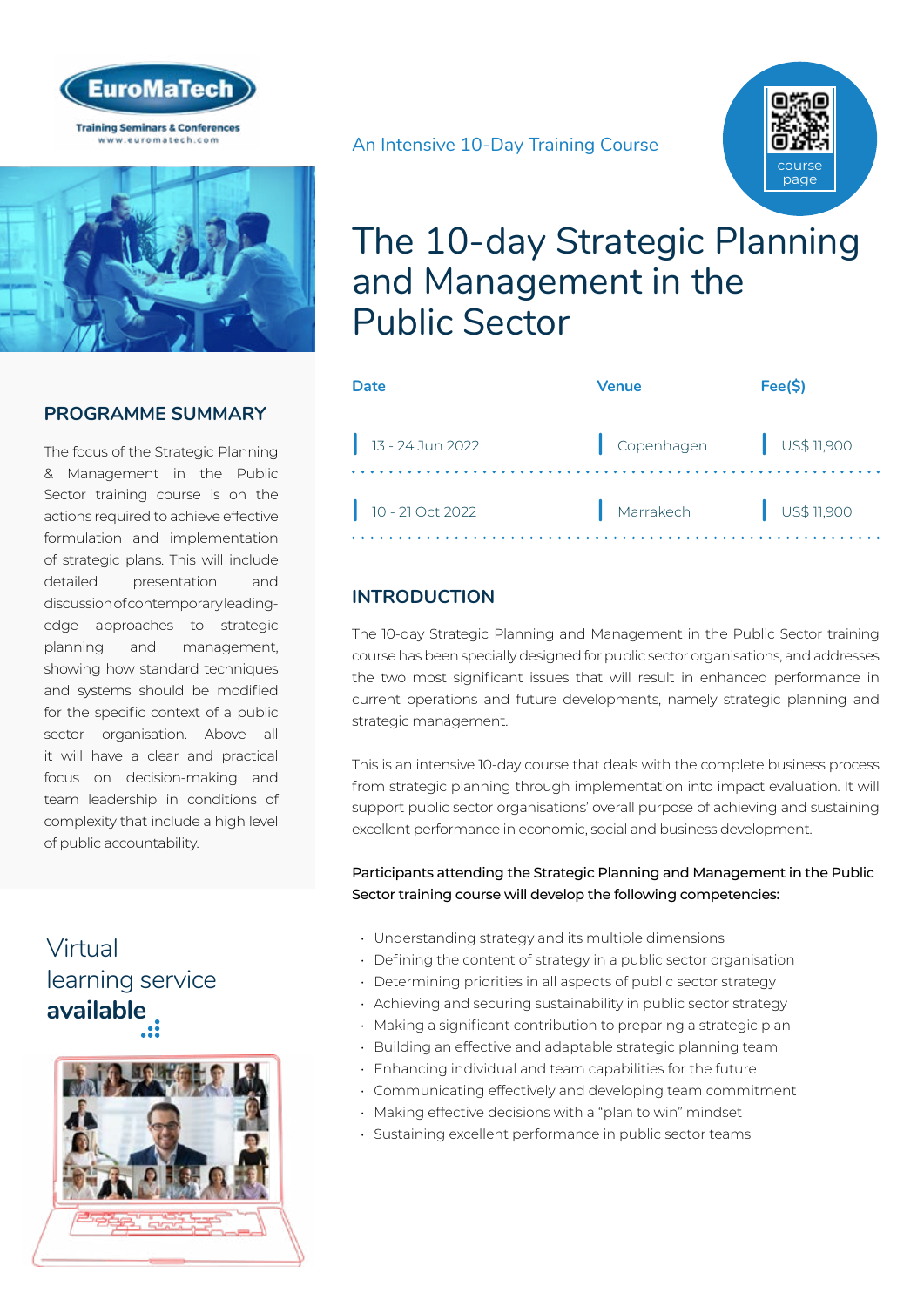#### **TRAINING METHODOLOGY**

The Strategic Planning & Management in the Public Sector training course will combine presentations with instructorguided interactive discussions between participants relating to their individual interests. Practical exercises, video material and case studies aiming at stimulating these discussions and providing maximum benefit to the participants will support the formal presentation sessions. Above all, the course leader will make extensive use of case examples and case studies of issues in which he has been personally involved.

#### **In-house Training**

EuroMaTech is capable of conducting this training programme exclusively for your delegates. Please e-mail us on inhouse@euromatech.ae for further information and/or to receive a comprehensive proposal.





**Email Address:** info@euromatech.ae

**Website:** www.euromatech.com

#### **WHO SHOULD ATTEND**

The Strategic Planning & Management training course is suitable for a wide range of professionals in public sector institutions, but will be particularly beneficial to:

- Programme Managers in Economic Development
- Urban Spatial Planners
- Major Project Managers
- Financial Planning and Forecasting Specialists
- Scientific and Technological Policymakers
- Internal Auditors and Management Accountants
- Human Resource Development Specialists

#### **PROGRAMME OBJECTIVES**

EuroMaTech's Strategic Planning & Management in the Public Sector training course aims to help participants to fulfil the following critical objectives.

- Understand the meaning and impact of strategic thinking
- Know how to apply the main analytical tools and techniques
- Develop skills in project specification and scheduling
- Apply the most effective approaches to strategy formulation
- Combine and leverage analytical and creative thinking
- Achieve targets and performance standards during periods of change
- Build strong public-private relationships in development activities
- Gain commitment of teams to the process of strategic development
- Understand task-oriented and strategy-oriented behaviour
- Keep teams focused on strategic objectives and requirements
- Lead multinational and multi-cultural teams
- Communicate effectively internally and externally
- Deal with rapid advances in best practice
- Improve decision-making in different conditions
- Keep programmes and projects on track and under control

#### **QUALITY CERTIFICATIONS & ACCREDITATIONS**

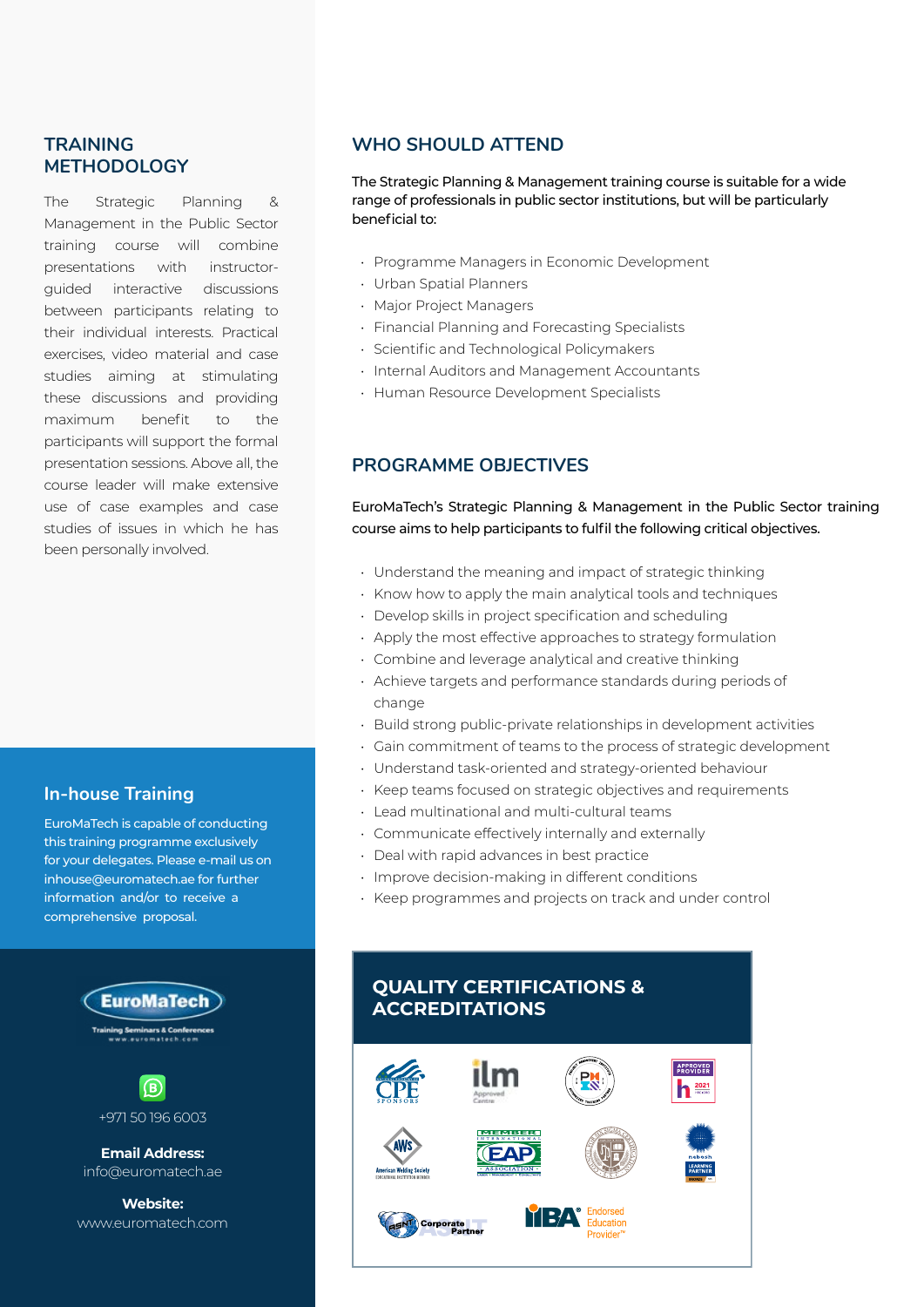# **COURSE OUTLINE**

## **1ST WEEK**



#### **Day 3**

#### Specifics of Strategy Formulation in the Public Sector

- Setting priorities in public sector strategy – economic development
- Setting priorities in public sector strategy – social development
- Setting priorities in public sector strategy – science and technology development
- Leveraging the unique capabilities and resources of the public sector
- Identifying and managing the expectations of different stakeholders
- Strategic collaboration between the public and private sectors
- Case example or case study

## **Day 1**

#### Definition of Strategy in the Public Sector

- What is strategy and why is it important?
- The alternative approaches to strategic thinking
- The question of complexity, resources and choices
- The unique aspects of strategy in the public sector
- Financial and non-financial dimensions of public sector strategy
- How to build an effective strategic planning team
- Case example or case study

## **Day 4**

#### Ensuring Sustainability of Strategic Initiatives

- Sustainability in public sector planning and how it is measured
- Designing and controlling public sector strategic programmes
- The practice of continuous renewal and development
- The concept of creative destruction and its strategic significance
- Dealing with "value migration" and its impact on public sector strategy
- Accountability and corporate governance in public sector strategy
- Case example or case study

## **Day 2**

#### Strategic Analysis in a Public Sector Context

- Learning from best practice in the private and public sectors
- Introducing a strategic mindset into public sector activities
- Managing internal and external relationships in strategy development
- Risk analysis what are the right risks to take?
- Risk management  $a \in \mathscr{C}$  how can we minimise the risks that we face?
- Securing the cohesion of strategic programmes and projects
- Case example or case study

## **Day 5**

#### Producing a Strategic Plan that gets Implemented

- Why most strategic plans have very little value
- A framework for an effective public sector strategic plan
- Aligning strategic and operational activities in public sector planning
- Setting realistic and ambitious goals and performance measures
- Linking planning, implementation and review
- Anticipating and reacting to expected and unexpected developments
- Overview of course and delegates plans for follow-up actions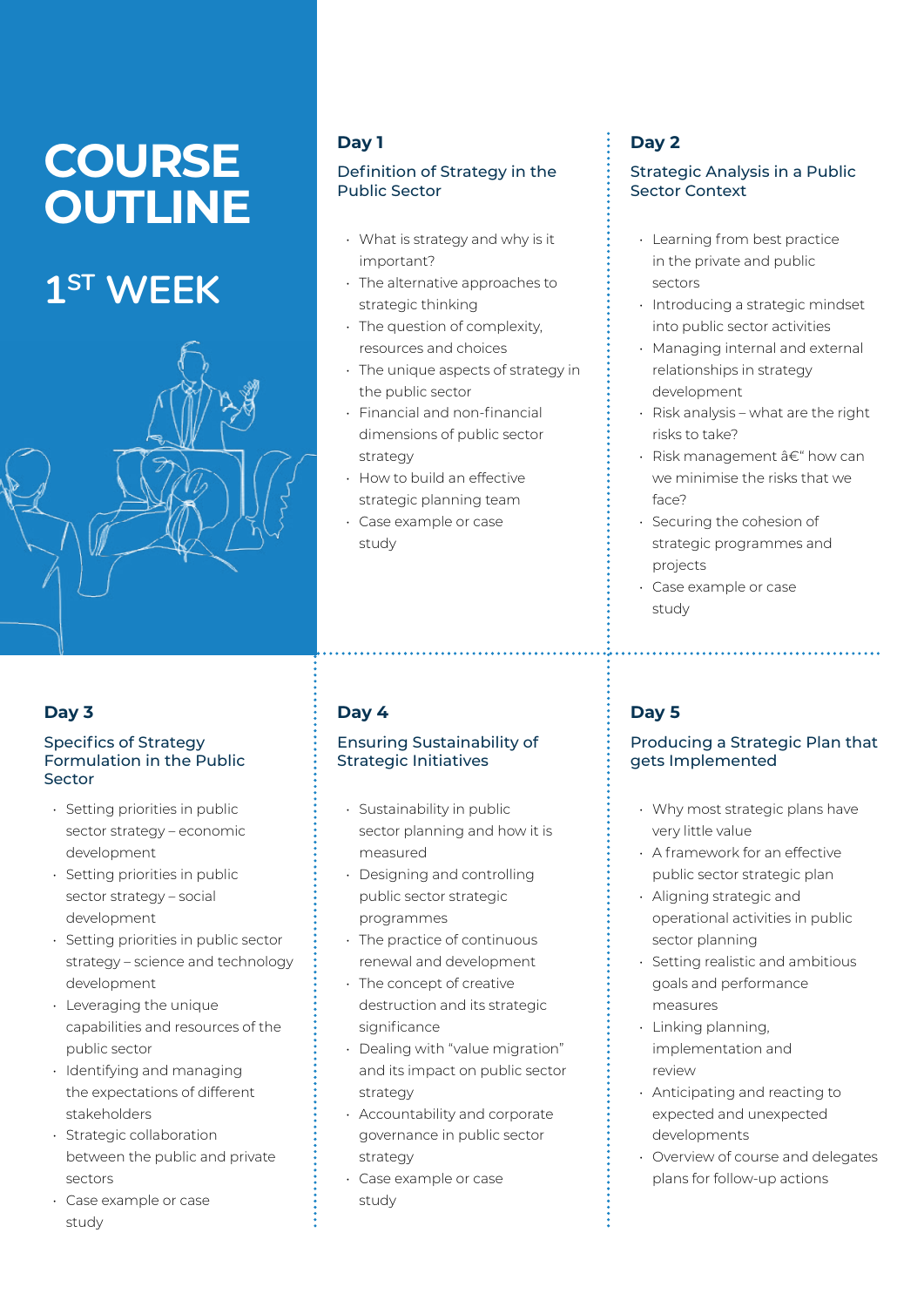# **COURSE OUTLINE**

# **2ND WEEK**



#### **Day 8**

#### Communication and Human Resource Development

- Effective communication as the basis of effective public sector programmes
- Presenting ideas how to achieve your desired impact and outcomes
- Developing best practice in external and internal communication
- Developing core competencies in public sector teams
- Identifying potential leaders for the future of the organisation
- How to create a "learning organization" in a public sector context
- Case example or case study

### **Day 6**

#### Managing Organisational Development

- How to build effective teams in public sector organisations
- The difference between taskoriented teams and strategyoriented teams
- How teams respond to different leadership and management styles
- The flexible organization managing alliances and joint ventures
- Achieving agility organisational responses to business change
- Replacing the "built to last" model with the "built to adapt" model
- Case example or case study

## **Day 9**

#### Making Decisions and Controlling Outcomes

- Developing a "plan to win" mindset for a public sector organisation
- Evaluating the feasibility and desirability of alternative options
- Making decisions on the basis of imperfect information
- Creating a publicly accountable review and control system
- Managing variance and divergence from plans
- Measuring performance and achieving improvement
- Case example or case study

## **Day 7**

#### Leading and Managing People

- Influencing individual and group behaviour in public sector organisations
- Balancing analytical and emotional intelligence
- Building and leading international and cross-cultural teams
- Understanding the needs and expectations of public sector teams
- Feedback and the 360-degree evaluation
- Dilemmas and decisions in leading a multi-dimensional team
- Case example or case study

## **Day 10**

#### Coaching and mentoring for improved performance

• The difference between coaching and mentoring

- The drivers of different emotions, reactions and behaviours
- The concept of empathy in public sector team leadership and management
- Leadership in situations of discomfort and conflict
- How to be effective as a coach in a public sector organisation
- How to be effective as a mentor in a public sector organisation
- Case example or case study